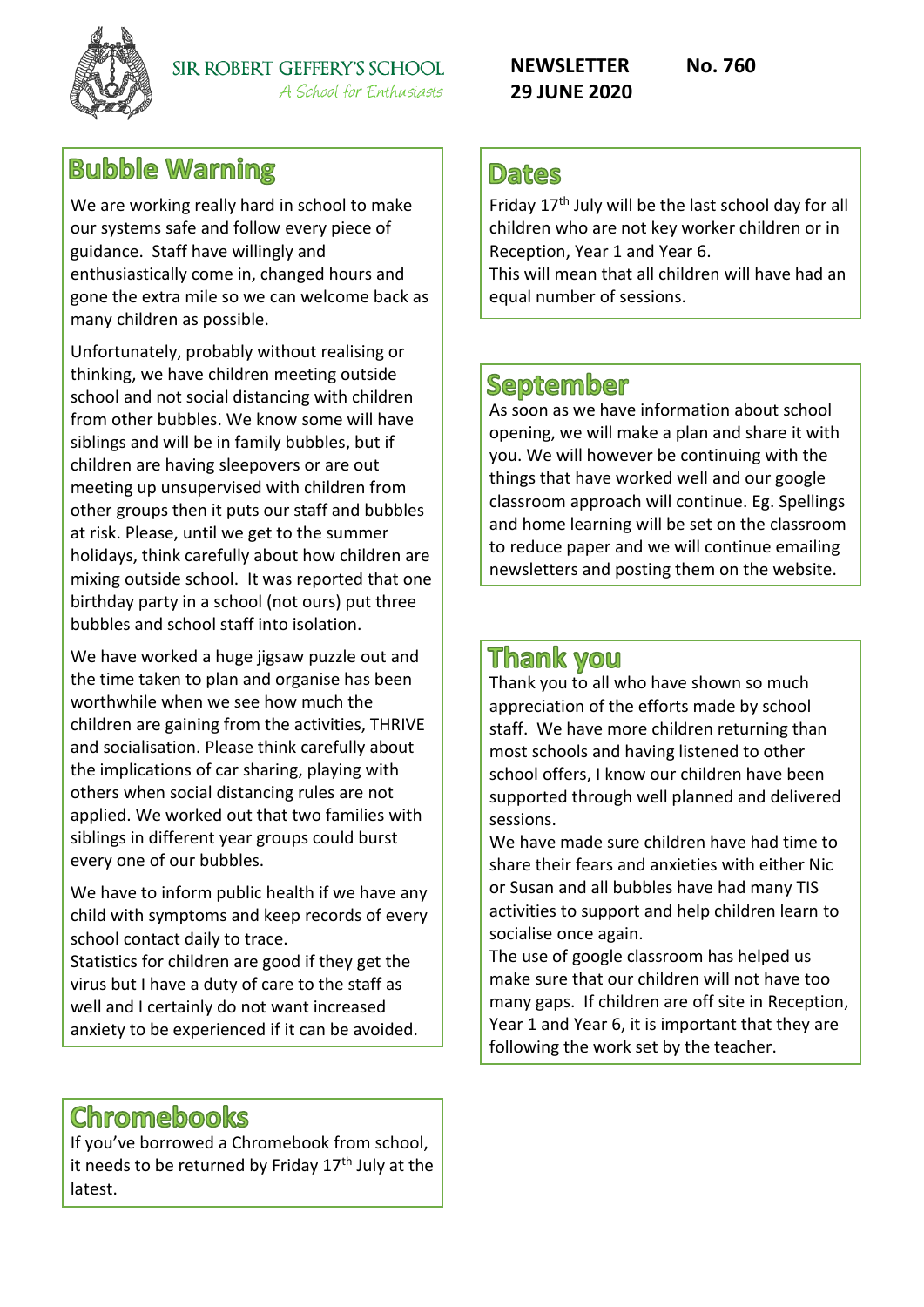# **Help**

We are planning a Leaver's Fest on our grounds for Year 6 in the week beginning 13<sup>th</sup> July. They have missed out on many of our traditional activities and we want them to have unique ending to their primary years.

We need to rig up a stage area under canvas with an open front - it may be a small marquee or scaffolding could be a way forward. If you have a contact who could help with this, please let us know.

# **Year 6 Leaver's Fest**

We are busy planning a unique leavers activity for this very special cohort, and as such we hope to host a three-day festival that will include an overnight stay in a single man tent on our festival camp on the school field. We will look at the weather forecast and decide nearer the time whether the children stay overnight on Tuesday or Wednesday. On the camp night itself they will be provided with a feast funded by the Ironmongers Company and the governors have also said that they will pay for breakfast so we will not need to ask for contributions.

However, we would like the children to bring a one-man tent that they will erect on Tuesday, decorate and create their own den. It will stay up until Thursday. As they have all received London refunds and we cannot organise other visits, we hope you will be able to borrow or buy (about £14) a tent for this occasion (nothing special needed).

#### Children will need to bring: Sleeping bag **A** Pillow Roll mat **Warm clothes Covernight clothes Toothbrush and toothpaste A** Towel Swim things for a water fight <sup>▲</sup> Book and torch **Wet wipes** Optional: Sweets and water pistol

We hope to have an outside large screen film show, disco, fun and games.

We want to invite Year 6 parents to come and join in and watch their leaver's play during that week (weather depending).

Camp and activities will take place during the days anyway but if you are happy for your child to stay over for a camp night, please complete the form so we can plan catering etc. <https://forms.gle/t4EpgAofoSVAvLzj8>

As soon as we know what the forecast looks like we will plan the dates and times of Year 6 Mini Speech Day and the Leaver's Assembly that will both happen outside if possible.

# **Holiday Scheme**

We are waiting for guidance and expectations of schools for the summer holidays, this is expected on 4<sup>th</sup> July. Please continue to complete the survey if this is something you would like to see running. We are pencilling in our plans behind the scenes and the information you are giving is helping us work out the feasibility etc. <https://forms.gle/yUcrriNbyNBUPLFK7>

# **Community Award**

Keira B deserves a special mention for tidying the phone box that now holds a mini library/swap shop. It is always good when people make us aware of good deeds.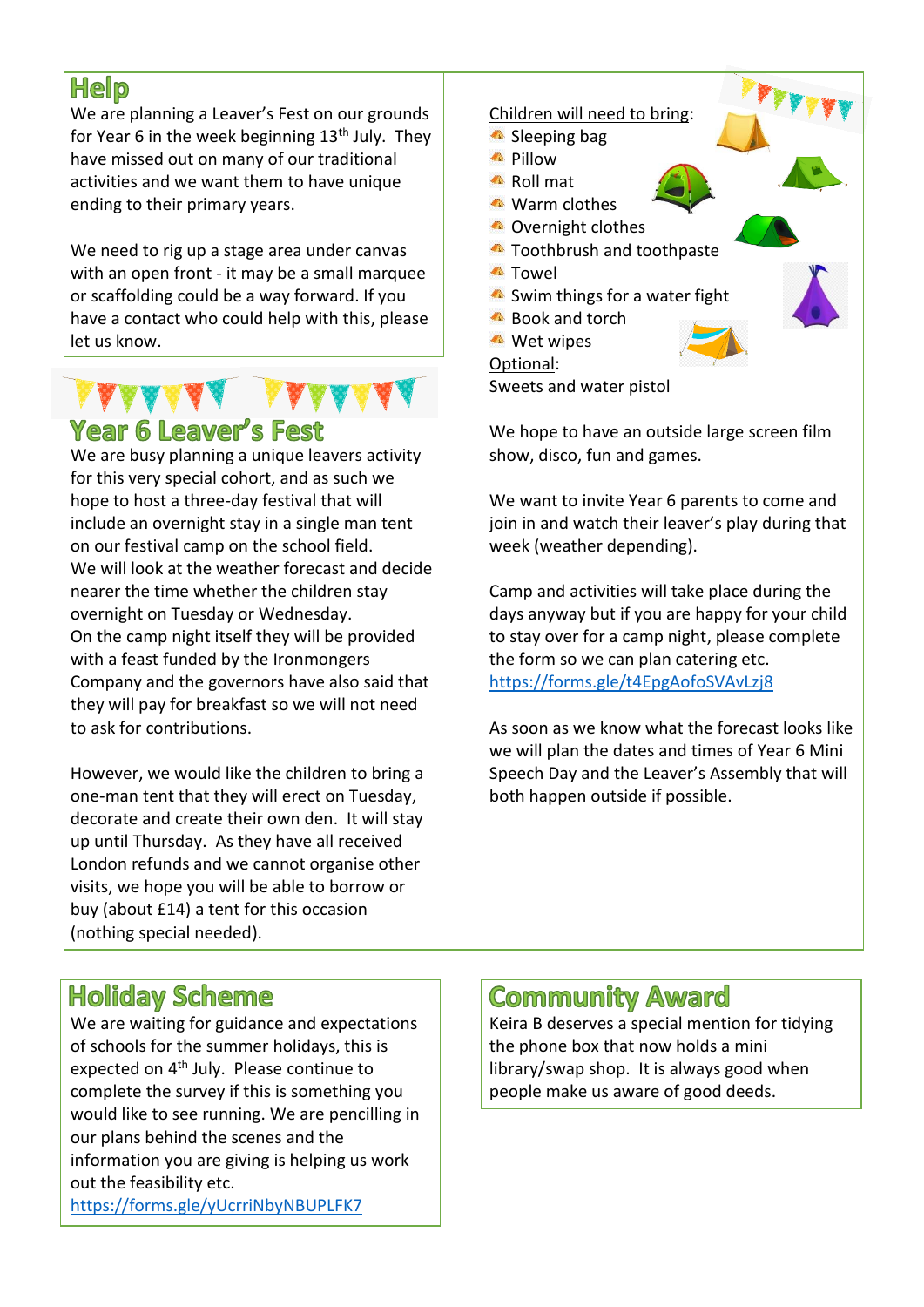| <b>Awards</b>    |                                                 |                   |                                     |
|------------------|-------------------------------------------------|-------------------|-------------------------------------|
| <b>Reception</b> |                                                 | Year 4            |                                     |
| Georgia C        | Writer of the week                              | Keira B           | Perseverance with maths             |
| Harrison C       | Maths                                           | Sienna B          | Commitment and                      |
| Evelyn G         | <b>Spelling Bee</b>                             |                   | perseverance to reading             |
| Sybire K         | <b>Phonics Superstar!</b>                       | Alfie B           | Fantastic effort during the         |
| Alfie N          | A brilliant first week back                     |                   | <b>Cornwall School Games</b>        |
| <b>Bethany N</b> | Amazing imagination!                            | Lacey B           | Creativity and originality in       |
| Rosina T         | <b>Effort and Perseverance</b>                  |                   | art                                 |
|                  |                                                 | Edie C            | Improved attitude to home           |
|                  |                                                 |                   | learning                            |
| Year 1           |                                                 | Effie S           | Superb creative writing             |
| Norah C          | Excellence                                      | Florence W        | Stunning artwork                    |
| Isla K           | Learner of the week                             |                   |                                     |
|                  |                                                 | Year 5            |                                     |
|                  |                                                 | David B           | Lovely and imaginative              |
| Year 2           |                                                 |                   | artwork                             |
| Kensa A          | Super learning enthusiasm                       | Emma D            | Great involvement during            |
|                  | & motivation                                    |                   | comprehension sessions              |
| Monty F          | Amazing transition on site                      | Lauren G          | Showing enthusiasm during           |
|                  | and exploratory play                            |                   | Google meet sessions                |
| Holly G          | Fantastic learning links to<br>known facts with | Millie J          | Great humanities work               |
|                  | independence                                    |                   | based on Arthur Biggins'<br>travels |
| Ayla G           | Super self-confidence and                       | Evie P            | Completing Google classroom         |
|                  | imaginative play                                |                   | work, as well as completing         |
| Gwen H           | <b>Fantastic learning</b>                       |                   | work at home                        |
|                  | responsibility & confidence                     | Oliver S          | Consistently handing in             |
| Ruan H           | <b>Brilliant connection making</b>              |                   | work throughout the week            |
|                  | in RSE learning                                 | Eddie T           | for always participating in         |
| Gracie N         | Superb independent                              |                   | class discussions                   |
|                  | application of skills in                        |                   |                                     |
|                  | maths                                           | Year <sub>6</sub> |                                     |
| Jacob R          | Excellent application of                        | Hazel B           | <b>RSE</b>                          |
|                  | prior knowledge to solve                        | Merryn B          | Reading                             |
|                  | problems                                        | Ollie C           | Drama                               |
| James S          | Amazing learning attitude                       | Gracie F          | <b>Home Learning</b>                |
| Millie S         | Excellent use of initiative in                  | Tilly G           | 'Making up the Miles'               |
|                  | learning                                        |                   | challenge                           |
|                  |                                                 | George G          | PE                                  |
|                  |                                                 | Alfie G           | Singing                             |
| Year 3           |                                                 | Charlie G         | Enthusiasm                          |
| Aaron B          | Reading                                         | Phoebe H          | <b>RSE</b>                          |
| William B        | English                                         | Megan HH          | PE                                  |
| Esme H           | Maths                                           | Olivia J          | Courtesy                            |
| Jake K           | Positivity towards                              | Kamora K          | Singing                             |
|                  | returning to school                             | Alice P           | Farm                                |
| Joshua P         | Enthusiasm                                      | Tom R             | Helpfulness - especially            |
| Seren W          | Creativity                                      |                   | with his peers                      |
|                  |                                                 | Hope R            | Friendship                          |
|                  |                                                 | Joel T            | Drama                               |
|                  |                                                 | Chloe W           | Farm                                |
|                  |                                                 | Ruby W            | Kindness                            |

Shea W Enthusiasm